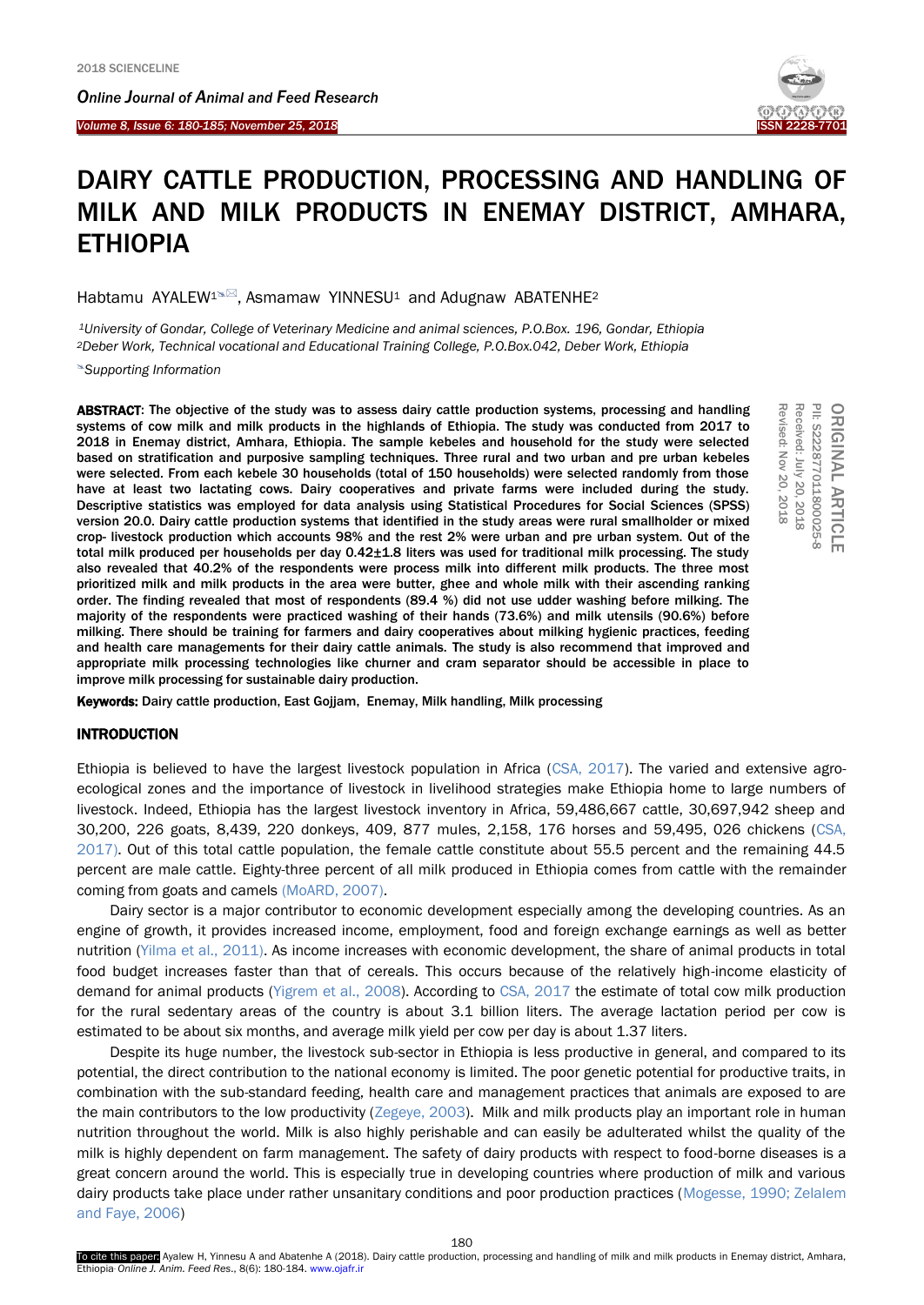Dairy products are manufactured and consumed in many parts of the country. Fresh whole milk, butter, Arera (defatted sour milk), whole sour milk (*Ergo*), and Ayib (a traditional cottage cheese) are the major dairy products produced and consumed in many parts of the Ethiopia (Fekadu, 1994; Tola, 2002; Fita, [2004, Eyassu and Asaminew,](#page-5-0) [2014 and Belay and Janssens, 2014\).](#page-5-0) Many of these products are produced using artisanal technologies on-farm and the types and processing steps of these dairy products can vary considerably from one area to the other. So, identification and understanding of dairy products, handling and processing methods are essential in order to devise appropriate development interventions that would result in improved production and quality of dairy products.

## MATERIALS AND METHODS

#### Study area description

Enemay district is found in east Gojjam zone, Amhara region, Ethiopia and which is located 265 km northeast of Addis Ababa, capital city of Ethiopia. The district is geographically located 10° 39' 59.99" N latitude and 38° 00' 0.00" E longitudes. The district has an average altitude of 2541 m a.s.l. [\(WAO, 2016\).](#page-5-0) The district consists of 27 rural and 7 urban Kebeles [\(WAO, 2016\).](#page-5-0) Agro ecologically, the district is classified as 88% of *"Weinadega*"(midland*),* 7% of *"Dega" (*highland*),* 5% of *"Kola"* (lowland*)*. The mean annual rainfall is 1100 mm ranging from 997 mm to 1203 mm. It is unimodal, falling during "*Kiremt"* (June-September), however, there is small rain falling between April and May ("Belge"). The mean annual temperature is 18.5°C and the range is from mean minimum of 10 °C to mean maximum 27oC [\(WAO, 2016\).](#page-5-0)

#### Sampling Techniques and Methods

District was selected purposively based on cattle population, potential of milk production, and access of the road. Secondly, *kebele* was selected based on stratification methods and 3 rural and 2 urban *kebeles* were selected. Bichena and Yetemen were purposely selected and classified as urban and peri-urban dairy production systems. According to this study farms located at a distance greater than five kilometers from the main town of the district was considered as peri-urban farms. From the total 26 rural kebeles 3 kebeles were selected purposively based on agro ecology. From each *kebele* 30 households were selected randomly from those have lactating cow. During the study dairy cooperatives and private farms that found in the selected kebeles were included.

A rapid survey with veterinarian, animal production expert in the district and focused group discussion was made with key informants after designing check lists of issues to be covered. Semi structured questionnaire was prepared in a way it can address the aim of the research. Questionnaire having open-ended and closed-ended were developed with main focus on dairy cattle production system, milk handling, processing techniques and types of dairy products that has to be manufactured and consumed in the area. In addition to this, field observation was made to enrich the collected data. Descriptive statistics was employed for data analysis using Statistical Procedures for Social Sciences (SPSS) version 20.0 [\(SPSS, 2011\).](#page-5-0) 

## RESULTS AND DISCUSSION

## Socio economic characteristics of household

Sex, family size and education background of the respondents in the two farming systems are presented in Table 1. The overall mean family size in the study area was  $5.6 \pm 2.45$ . The current findings are similar with results reported by [Belay and Janssens \(2014\)](#page-5-0) on average family size of households in Jimma town that was 6.02±2.52. The survey also revealed that the majority of the households in the study area were headed by males which accounted 97% and the remaining proportion of the households was headed by females. Female headed household in this particular study would indicate either the husband has died or they are divorce. Similarly, [Kassa and Dekamo](#page-5-0) (2016) reported that in southern Ethiopia out of the total interviewed respondents ( $N = 140$ ), 95% were male and the rest (5%) were female household members of different age and educational status. The study also revealed that the majority of religion of HH (87.42%) was Orthodox and the rest were Muslim and protestant 11.52% and 1.06%, respectively. Similarly [Kassa and Dekamo \(2016\)](#page-5-0) reported that regarding the religion of the respondents, the majorities (65.7%) were orthodox followers, 30.1% were protestant, 3.5% were Muslim and 0.7% was catholic followers in the southern parts of Ethiopia. The majorities (67.4%) of the household heads in Enemay districts were illiterates and the remaining proportions (32.6%) were literate, who can read and write.

## Dairy Cattle Production Systems

Based on this finding the production system that identified in the study areas wererural smallholder ormixed crop- livestock production (98%) and the rest 2% were urban and pre urban system. Rural smallholder production system is characterized by land scarcity and the major livestock feed resources include grazing on marginal lands,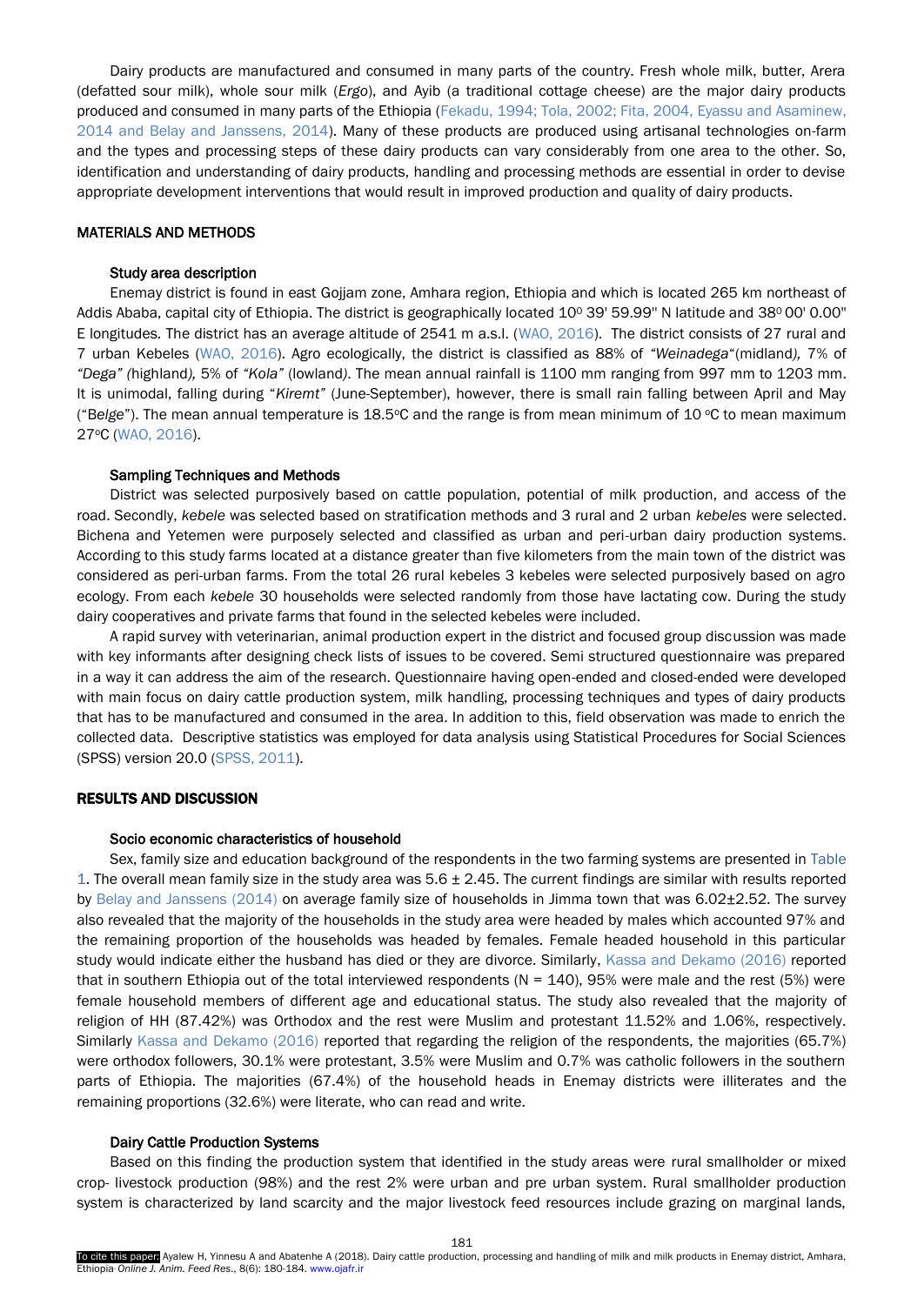crop aftermath and crop residues. Which is in line with the finding of [Kassa and Dekamo \(2016\)](#page-5-0) those reported that in Kaffa and Sheka Zones, Southern Ethiopia the major production system were mixed crop livestock production system in which cereal crops predominantly produced in the study areas were maize, barley, wheat, vetch, bean, pea, teff and chickpea which used for livestock feed resources as a crop residues. The smallholder farmers in this system predominantly raise indigenous zebu cattle breeds and farming is subsistence in nature. In the mixed crop-livestock production system, milk produced is retained for home consumption and seldom for sale.

#### Milk processing and handling

In the study area the total annual cow milk produced was estimated to be about 2000 thousand liters from 150 households and dairy cooperatives those having more than 2 indigenous (zebu) and cross breed lactating cows. In the study area, out of the total milk produced per farm per day 0.42±1.8 liters was used for traditional milk processing. The finding also revealed that 40.2% of the respondents were process milk into different milk products. This result is lower than the findings of Debrah and Berhanu (1991), Sintayehu et al. (2008) and Belay and Janssens (2014) who reported that 50.6%, 54.5% and 46.3% of respondents in different parts of Ethiopia process their milk into different milk products, respectively. The major products of the traditional milk processing were naturally fermented milk, butter, whey, cheese and ghee (Table 2).

Cleaning the udder of cows before milking is important since it could have direct contact with the ground, urine, dung and feed refusals while resting. The finding revealed that the majority of respondents (89.4 %) did not use udder washing before milking but lack of washing udder before milking can impart possible contaminants into the milk. Contrary to the current finding, [Negash \(2012\)](#page-5-0) reported that 82.5% of households in Hawassa city are practicing milking by washing udder. It also disagree with the report of [Gezu and Kebede \(2015\)](#page-5-0) who reported that all respondents (100%) practices udder washing before milking in urban and peri urban area of Hadya Zone, Southern Ethiopia. Production of milk of good hygienic quality for consumers requires good hygienic practices (clean milking utensils, washing milker's hands, washing the udder and use of individual towels) during milking and handling, before delivery to consumers or processors [\(Getachew, 2003\).](#page-5-0) In the study area, the majority of the respondents practiced washing of their milk utensils (90.6%) and milker's hands (73.6%) before milking. This is in line with results of [Abebe](#page-5-0)  et al. [\(2013\)](#page-5-0) that reported the majority of the respondents practiced washing of their milk utensils (87.5%) and milker's hands (71.6%) before milking in Ezha district of the Gurage zone, Southern Ethiopia. This finding revealed that containers used for milking and traditional milk processing were used 62.7%, 30.3% and 7% plastic material, gourd and stainless steel, respectively. The current result in line with results of Gezu [and Kebede](#page-5-0) (2015) who reported all respondents (100%) used clay pot, Gourd, Plastic material and Stainless steel as handling and traditional milk processing materials in Hosanna Town, Hadya Zone, Southern parts of Ethiopia. It also similar with the report Gezu [and Kebede \(2015\)](#page-5-0) who revealed that the milking material used in the Dangila zone western part of Amhara region were gourd, plastic material and stainless steel.

#### Milk and milk products

In Enemay district milk is consumed either in its raw state or after processing to various products (Table 2). The common dairy products that have to be consumed in the area were fresh whole milk, naturally fermented sour milk, butter, whey, ghee and cheese. Which is in line with reports of [Eyassu and Asaminew \(2014\) and Gezu and Kebede](#page-5-0)  (2015) that they revealed fresh whole milk, Ergo (naturally fermented sour milk), Arera (defatted sour milk), butter, ghee, Ayib (a traditional cottage cheese), Metata Ayib (a traditional fermented cottage cheese) and Zure are the common dairy products produced and consumed in different part of Ethiopia. From these products, the three most prioritized milk and milk products in the area were butter, ghee and whole milk with their ascending ranking order. The naturally fermented sour milk and whey were used as rarely consumed in the area. In rural and urban and pre urban strata milk and milk products consuming pattern of households were not similar. In rural area of Enemay district butter, ghee and whole milk were ranked  $1^{st}$ ,  $2^{nd}$  and  $3^{rd}$ , respectively whereas in urban and pre urban kebeles whole milk, butter and ghee were ranked  $1^{st}$ ,  $2^{nd}$  and  $3^{rd}$ , respectively. The results of the current study are in contrast with the report of [Debrah and Berhanu \(1999\)](#page-5-0) who indicated butter and cheese were not sold by intra-urban producers in Addis Ababa.

| <b>Table 1 - Socio-economic characteristics of households in Enemay district</b> |                   |                          |                             |                         |  |  |  |  |  |  |
|----------------------------------------------------------------------------------|-------------------|--------------------------|-----------------------------|-------------------------|--|--|--|--|--|--|
| <b>Descriptor</b>                                                                |                   | <b>Rural kebeles</b>     | Urban and pre urban kebeles | <b>Overall</b>          |  |  |  |  |  |  |
|                                                                                  |                   | N=90; Mean± SD           | $N = 60$ ; Mean $\pm$ SD    | $N=$ 150; Mean $\pm$ SD |  |  |  |  |  |  |
| <b>Family size</b>                                                               |                   | $5.7 \pm 2.51$           | $5.6 \pm 2.44$              | $5.6 \pm 2.45$          |  |  |  |  |  |  |
| Sex of household<br>(%)                                                          | <b>Male</b>       | 100                      | 95.6                        | 97                      |  |  |  |  |  |  |
|                                                                                  | Female            | $\overline{\phantom{m}}$ | 4.4                         | 3                       |  |  |  |  |  |  |
| <b>Educational level</b>                                                         | <b>Illiterate</b> | 62.2                     | 70                          | 67.4                    |  |  |  |  |  |  |
|                                                                                  | literate          | 37.8                     | 30                          | 32.6                    |  |  |  |  |  |  |
| The religion of<br><b>HH</b> heads                                               | <b>Muslim</b>     | 1033                     | 12.7                        | 11.52                   |  |  |  |  |  |  |
|                                                                                  | <b>Orthodox</b>   | 88.55                    | 86.3                        | 87.42                   |  |  |  |  |  |  |
|                                                                                  | <b>Protestant</b> | 1.12                     |                             | 1.06                    |  |  |  |  |  |  |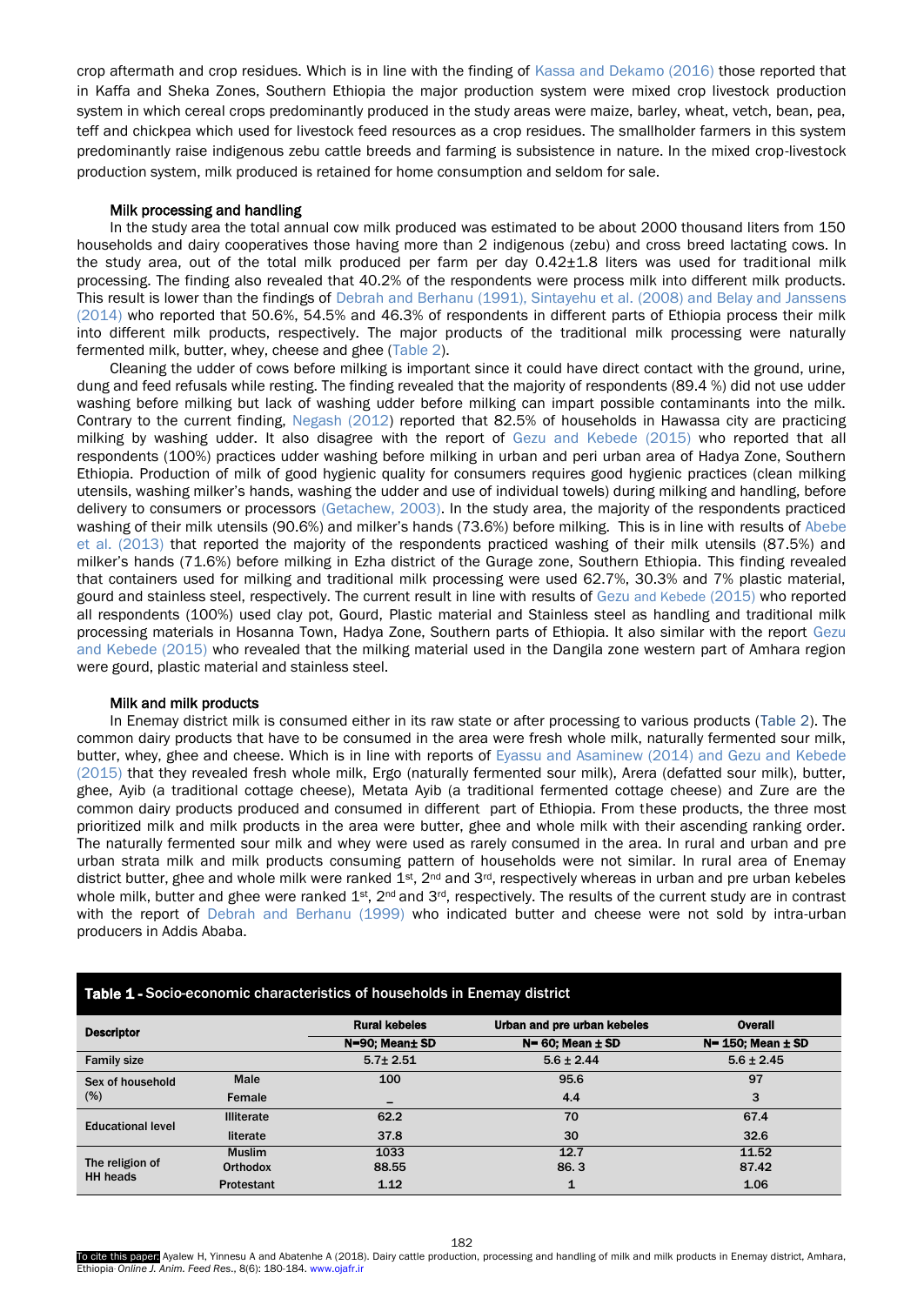| Table 2 - Milk and processed milk products in Enemay district                                                                   |                                                                    |                 |                 |                |              |                |     |                 |                             |                  |              |                |                |              |                |
|---------------------------------------------------------------------------------------------------------------------------------|--------------------------------------------------------------------|-----------------|-----------------|----------------|--------------|----------------|-----|-----------------|-----------------------------|------------------|--------------|----------------|----------------|--------------|----------------|
| <b>Milk and Milk products</b>                                                                                                   | Urban and pre urban kebeles (HH=60)<br><b>Number of HH ranking</b> |                 |                 |                |              |                |     |                 | <b>Rural Kebles (HH=90)</b> | Overall (HH=150) |              |                |                |              |                |
|                                                                                                                                 |                                                                    |                 |                 |                |              |                |     |                 | <b>Number of HH ranking</b> |                  |              |                |                |              |                |
|                                                                                                                                 | 1 <sub>st</sub>                                                    | 2 <sub>nd</sub> | 3 <sub>rd</sub> | <b>Total N</b> | <b>Index</b> | <b>Rank</b>    | 1st | 2 <sub>nd</sub> | 3 <sub>rd</sub>             | <b>Total N</b>   | <b>Index</b> | <b>Rank</b>    | <b>Total N</b> | <b>Index</b> | <b>Rank</b>    |
| Whole milk                                                                                                                      | 35                                                                 | 15              | 9               | 144            | 0.30         | 1              | 8   | 15              | 25                          | 79               | 0.13         | 3              | 223            | 0.20         | 3              |
| <b>Butter</b>                                                                                                                   | 22                                                                 | 14              | 20              | 114            | 0.24         | $\overline{2}$ | 47  | 36              | 6                           | 219              | 0.35         | 1              | 333            | 0.30         | 1              |
| Whey                                                                                                                            | $\overline{\phantom{a}}$                                           | 33              | 9               | 75             | 0.16         | 4              |     | 3               | $\overline{\phantom{0}}$    | 6                | 0.01         | 6              | 81             | 0.07         | 6              |
| Ghee                                                                                                                            | 19                                                                 | 10              | 23              | 100            | 0.21         | 3              | 43  | 19              | 28                          | 195              | 0.31         | $\overline{2}$ | 295            | 0.27         | $\overline{2}$ |
| Sour milk (Ergo)                                                                                                                |                                                                    | 7               | 9               | 23             | 0.05         | 6              | 6   | 13              | 17                          | 61               | 0.10         | 5              | 84             | 0.08         | 5              |
| Cheese                                                                                                                          | $\overline{\phantom{a}}$                                           | 11              | 5               | 27             | 0.06         | 5              | 3   | 18              | 24                          | 69               | 0.11         | 4              | 96             | 0.09         | 4              |
| Total                                                                                                                           | 483                                                                |                 |                 |                |              |                |     |                 |                             | 1112             |              |                |                |              |                |
| Index= $[(3$ for rank 1) + $(2)$ for rank 2) + $(1)$ for rank 3)] divided by sum of all weighed reasons mentioned by respondent |                                                                    |                 |                 |                |              |                |     |                 |                             |                  |              |                |                |              |                |

| <b>Table 3 - The major constrains of dairy production in the study areas</b>                                              |                              |                 |                 |                |              |              |                 |                 |                 |                |              |      |  |
|---------------------------------------------------------------------------------------------------------------------------|------------------------------|-----------------|-----------------|----------------|--------------|--------------|-----------------|-----------------|-----------------|----------------|--------------|------|--|
| <b>Constraints of dairy</b><br>production                                                                                 | Urban and pre urban (HHN=60) |                 |                 |                |              |              | Rural (HHN=90)  |                 |                 |                |              |      |  |
|                                                                                                                           | 1 <sup>st</sup>              | 2 <sub>nd</sub> | 3 <sub>rd</sub> | <b>Total N</b> | <b>Index</b> | <b>Rank</b>  | 1 <sup>st</sup> | 2 <sub>nd</sub> | 3 <sup>rd</sup> | <b>Total N</b> | <b>Index</b> | Rank |  |
| Feed related problems                                                                                                     | 30                           | 7               | 12              | 116            | 0.23         | 1            | 30              | 37              | 14              | 174            | 0.23         |      |  |
| Al service problems                                                                                                       |                              | 4               | 4               | 12             | 0.020        | 8            | 13              | 19              | 8               | 140            | 0.18         | 2    |  |
| <b>Market problems</b>                                                                                                    |                              |                 | $\mathbf{2}$    | 4              | 0.01         | 9            | 5               | $\overline{2}$  |                 | 19             | 0.025        | 8    |  |
| Lack of improved dairy cow                                                                                                | 10                           | 9               | 11              | 59             | 0.09         | 5            | 13              | 20              | 3               | 82             | 0.11         | 4    |  |
| Health problem                                                                                                            | 22                           | 17              | 10              | 110            | 0.16         | 3            | 23              | 13              | 17              | 112            | 0.15         | 3    |  |
| Lack of access of credit                                                                                                  |                              | 6               | $\mathbf{2}$    | 14             | 0.021        | 7            | 13              | 20              | 9               | 88             | 0.12         | 5    |  |
| Lack of shelter                                                                                                           | 49                           |                 | 3               | 151            | 0.17         | $\mathbf{2}$ | $\mathbf{2}$    |                 |                 | 6              | 0.01         | 9    |  |
| Lack of extension service                                                                                                 | $\overline{2}$               | 28              | 5               | 67             | 0.10         | 4            | 11              | 22              |                 | 77             | 0.10         | 6    |  |
| <b>Water scarcity</b>                                                                                                     | $\overline{2}$               | 14              | 11              | 45             | 0.07         | 6            | 7               | 6               | 22              | 55             | 0.07         |      |  |
| <b>Total</b>                                                                                                              | 578                          |                 |                 |                |              |              | 753             |                 |                 |                |              |      |  |
| Index= $[(3 for rank 1) + (2 for rank 2) + (1 for rank 3)]$ divided by sum of all weighed reasons mentioned by respondent |                              |                 |                 |                |              |              |                 |                 |                 |                |              |      |  |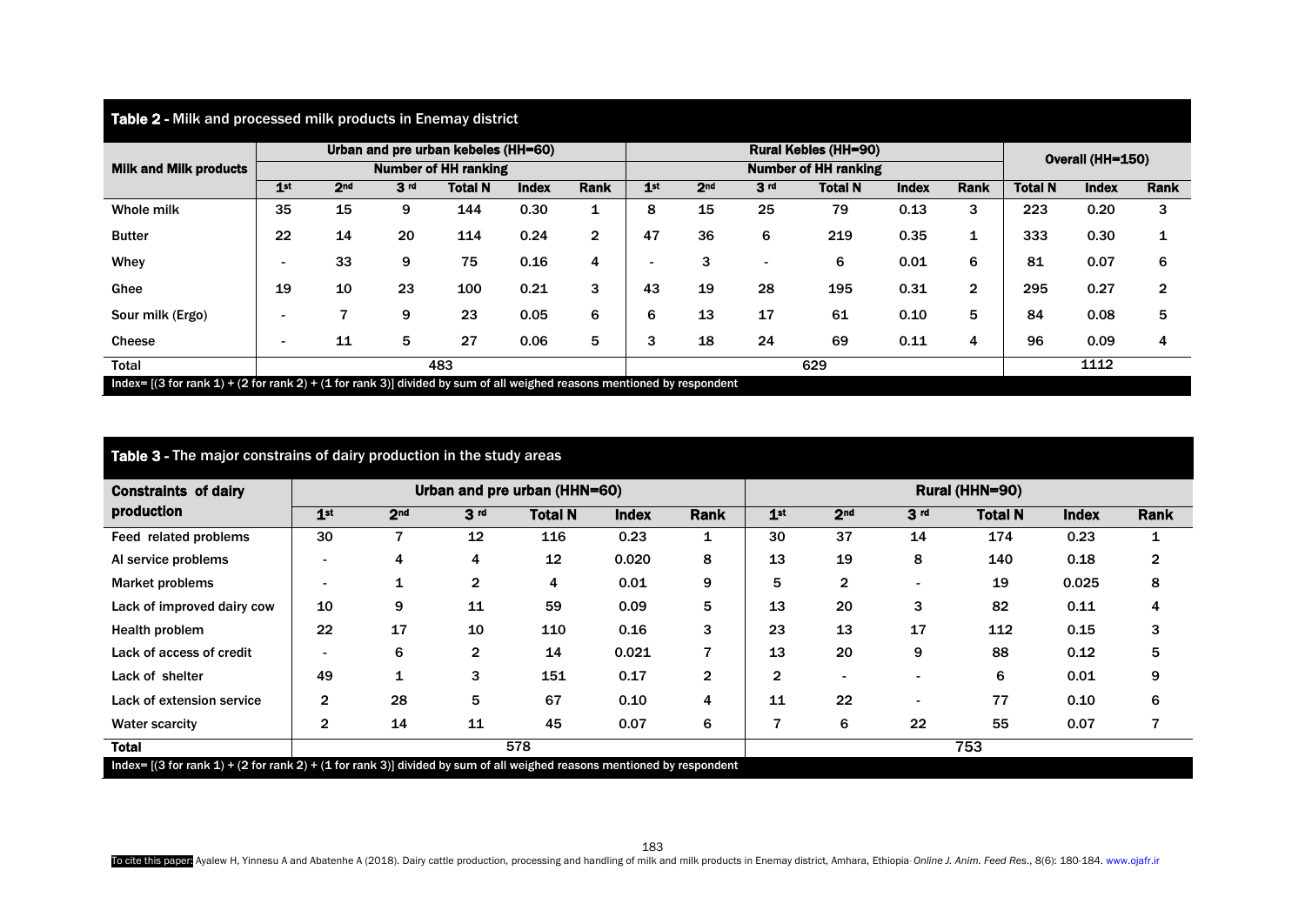## Constraints of dairy cattle production

<span id="page-4-0"></span>As indicated the table below the majority of respondents in both stratification of the study area feed shortage was ranked first, as the first most significant problem responsible for low productivity yield and low milk of dairy cows. This is in line with the finding of Fayo 2006; Derese (2008); Bekele et al. (2015) and [Gezu and Kebede \(2015\)](#page-5-0) those reported that feed shortage as the most important constraint that donated to the low production and productivity of dairy cattle in different place of Ethiopia. The reason for this might be due to changing of rangelands to crop cultivation land and the crop residues utilization and treatment habits are low. The current finding revealed that the second and the third major constraints of dairy production in rural areas were AI service problem and health problems, respectively where as in urban areas lack of shelter and health problems were ranked second and third respectively. Which were similar with the finding of [Gezu and Kebede \(2015\)](#page-5-0) who reported that disease problems is the top third constraint of dairy production in urban and pre urban area of hossan, Ethiopia.

## CONCLUSION AND RECOMMENDATION

The current study can be concluded that rural smallholder or mixed crop- livestock production and urban and pre urban dairy production system were identified but the major were the first production system. Majority of respondents were not practiced udder washing and teat sanitizing before milking. Milk processing and handling methods were found traditional type. The milk and milk products which are common used in the study area were butter, ghee and whole milk. The major dairy cattle production constraints in the area were feed scarcity in quantity and quality, health problems and access and effectiveness of artificial insemination for their dairy cow. There should be training for farmers and dairy cooperatives about milking hygienic practices, feeding and health care managements for their dairy cattle animals. The study also suggests that improved and appropriate milk processing technologies like churner and cram separator should be accessible in place to improve milk processing for sustainable dairy production.

#### DECLARATIONS

#### Corresponding author

E-mail: habtish.ayu@gmail.com; Phone number: +251-910178476

#### Author's contribution

All authors are contributed equally to this work from starting proposal writing up to preparation of manuscript.

## Competing Interests

The authors declare that they have no conflict of interest with respect to the research, authorship or publications of this manuscript.

#### Acknowledgements

The authors would like to thank Beauro of agriculture of Enemay district for providing different facilities and information for this work. We are also thankful to dairy cattle farmers and dairy cooperatives in Enemay district for providing the required information without hesitation.

#### REFERENCES

- Abebe B, Zelalem Y and Ajebu N (2013). Handling, processing and utilization of milk and milk products in Ezha district of the Gurage zone, Southern Ethiopia. Journal of Agricultural Biotechnology and Sustainable Development. 5(6): 91-98.
- Bekele A, Fekadu B and Mitiku E ( 2015). Handling, processing and marketing of cow milk in urban and peri urban area of Dangila Town, Western Amhara Region, Ethiopia. *Glob. J. Food Sci. Technol.* 3 (3), pp. 159-174.
- Belay D and Janssens G (2014). Smallholder Milk Processing and Marketing Characteristics at Urban Dairy Farms in Jimma Town of Oromia Regional State, Ethiopia. Global Veterinarian 13 (3): 285-292.
- Statistical Agency of Ethiopia (CSA) (2017). Agricultural sample survey. Federal Democratic Republic of Ethiopia Central Statistical Agency. Private Peasant Holdings. Statistical Bulletin 570, Addis Ababa, Ethiopia.
- Debrah S and Berhanu A (1999). Dairy Marketing in Ethiopia: Markets of First Sale and Producers' Marketing Patterns, Addis Ababa, ILCA.
- Debrah S and Berhanu A (1991). Dairy Marketing in Ethiopia: Markets of First Sale and Producers' Marketing Patterns, Addis Ababa, ILCA.
- Derese T (2008). Present situation of urban and peri-urban milk production and quality of raw milk produced in west Shoa zone, Oromia Region, Ethiopia. M.Sc. Thesis Haramaya University, Ethiopia.
- Eyassu S and Asaminew T (2014). Small-Scale Milk Processing, Utilization And Marketing Of Traditional Dairy Products In Bahir Dar Zuria And Mecha Districts, Northwestern Ethiopia, Journal of Food Technology Research, 1(2): 122-132.